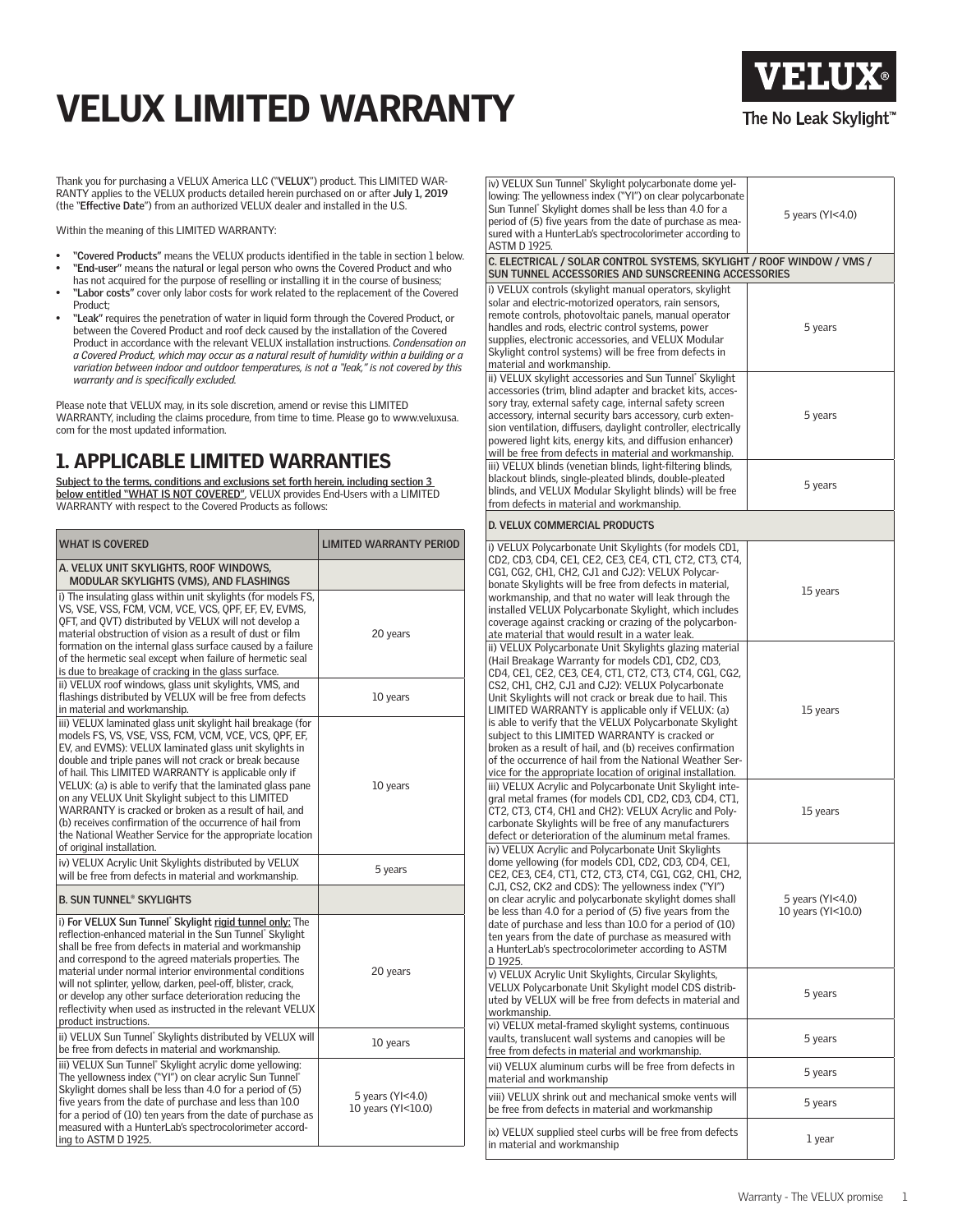| <b>WHAT IS COVERED</b>                                                                                                                                                                                                                                                                                                                                                                                                                                                                                                                                                                     | <b>LIMITED WARRANTY PERIOD</b> |  |
|--------------------------------------------------------------------------------------------------------------------------------------------------------------------------------------------------------------------------------------------------------------------------------------------------------------------------------------------------------------------------------------------------------------------------------------------------------------------------------------------------------------------------------------------------------------------------------------------|--------------------------------|--|
| E. OTHER (RESIDENTIAL OR COMMERCIAL) PRODUCTS / COMPONENTS SUPPLED<br>BY VELUX NOT LISTED UNDER THE ABOVE COVERED PRODUCTS                                                                                                                                                                                                                                                                                                                                                                                                                                                                 |                                |  |
| i) Other products / components                                                                                                                                                                                                                                                                                                                                                                                                                                                                                                                                                             | 90 days                        |  |
| F. REPLACEMENT PRODUCTS / COMPONENTS SUPPLIED BY VELUX                                                                                                                                                                                                                                                                                                                                                                                                                                                                                                                                     |                                |  |
| i) Such replacement products and components will be<br>free from defects in material and workmanship                                                                                                                                                                                                                                                                                                                                                                                                                                                                                       | 90 days                        |  |
| <b>G. NO LEAK INSTALLATION</b>                                                                                                                                                                                                                                                                                                                                                                                                                                                                                                                                                             |                                |  |
| i) VELUX A21 series deck-mounted skylights and related<br>flashings installation will not leak (for skylight models<br>FS, VS, VSE, and VSS and flashing models EDL, EDW,<br>EDM, EKL, and EKW): No water will leak through the<br>installed Covered Product or between the installed<br>Covered Product and roof deck provided the Covered<br>Product is the original installation on residential build-<br>ings with one layer of properly installed roofing material<br>and is installed strictly in accordance with VELUX<br>deck-mounted skylights and related flashing instructions. | 10 years                       |  |
| ii) VELUX A21 series curb mounted skylights and related<br>flashings installation will not leak (for skylight models<br>FCM, VCM, VCE and VCS and flashing models ECL and<br>ECW): No water will leak through the installed Covered<br>Product or between the installed Covered Product and<br>roof deck provided the Covered Product is the original<br>installation on residential buildings with one layer of<br>properly installed roofing material and is installed strict-<br>ly in accordance with VELUX curb-mounted skylights<br>and related flashing instructions.               | 10 years                       |  |

#### 2. STARTING POINT OF LIMITED WARRANTY PERIODS

The applicable LIMITED WARRANTY PERIOD for each Covered Product begins from the date the Covered Product is purchased, which at the request of VELUX must be substantiated with the original invoice or sales receipt, and expires at the end of the period indicated in the above table for the Covered Product in relation to which a warranty claim is filed.

If the purchase date cannot be substantiated, the LIMITED WARRANTY PERIOD shall be deemed to have begun on the date of manufacture as indicated on each Covered Product.

### 3. WHAT IS NOT COVERED

#### **3.1. GENERAL EXCLUSIONS (FOR ALL APPLICABLE LIMITED WARRANTIES)**

- 3.1.1. Unless otherwise stated, this LIMITED WARRANTY covers only defects which arise from the product's manufacture including in any materials used in its manufacture. Other types of defects concerning Covered Products are not covered by this LIMITED WARRANTY and are specifically excluded.
- 3.1.2. This LIMITED WARRANTY will only apply if the Covered Product is finished, installed, operated and maintained strictly in accordance with VELUX instructions or instructions from other manufacturers furnished with the Covered Product. Without limiting the generality of the foregoing, claims under this LIMITED WARRANTY will not be accepted where a defect has resulted directly or indirectly from (a) the product's installation, including (but not limited to) installation carried out contrary to VELUX installation instructions or contrary to good workmanship standards, (b) installation of the product outside of recommended locations and/or conditions, (c) any use contrary to standard operation, (d) normal wear and tear, (e) use of incompatible replacement products or components or accessories (e.g. power supply), (f) transportation of acrylic and polycarbonate unit skylights, (g) any form of inappropriate or insufficient handling or storage, (h) product modification or the addition of non-approved replacement products or components, or (i) other factors which are other than those relating to the product's manufacture or the materials used in manufacture. In addition, this LIMITED WARRANTY will not apply to any defects which result directly or indirectly from neglect including, but not limited to, where there has been a failure to maintain and/or service, or due to neglect in maintenance of the product as described in the user/ maintenance instructions or directions for use, or where the defect could have been prevented through maintenance as described in the user/maintenance instructions or directions for use. All such instructions or directions for use may be obtained from VELUX or may be downloaded from www.velux.com or www. veluxusa.com.
- 3.1.3. Normal aging of the surfaces resulting from weathering or effects caused by atmospheric, or environmental conditions, or corrosive substances including, but not limited to, those found in cleaning agents that may cause physical reaction with the components of the skylight are not covered by this warranty.
- 3.1.4. Condensation on Covered Products and any related water damage which may

occur as a natural result of humidity inside or outside a building or a variation between indoor/outdoor temperatures is not a defect and will not be covered by this LIMITED WARRANTY.

- 3.1.5. Glass corrosion as a result of standing water and debris on glass are not covered by this LIMITED WARRANTY.
- 3.1.6. This LIMITED WARRANTY does not cover claims related to: problems (which include, without limitation, product damage, malfunction, reduced or restricted function and water leakage) resulting from accidents, including but not limited to accidental glass breakage, dome breakage or crazing; problems resulting from blocking or the like due to ice, snow, twigs, etc., including without limitation water penetration from ice damming, and not resulting from a defect in a Covered Product; faulty building construction or design; building movement including movement in adjoining constructions; acts of nature/God; weight or vibration; applications in areas of high or excessive interior humidity or areas without proper or adequate ventilation or humidity control; products being subjected to conditions outside their design limitations; variations in glass or plastic coloration, damage or other problems caused by adverse conditions such as corrosive environmental factors including acid rain; variations in wood grain or color; and wood rot due to improper maintenance or installation.
- 3.1.7. This LIMITED WARRANTY does not cover, and specifically excludes, any leaks to a Covered Product due to any of the following: re-roofing without rewrapping using VELUX adhesive skylight underlayment and VELUX approved and related flashing, a venting Covered Product left open during rain or other forms of precipitation, moisture penetration at seams in the roof deck, incorrect installation of the product, rough opening sizes other than those called out in VELUX installation instructions, improper maintenance of the product or installation, accidents including but not limited to accidental glass breakage, abuse, misuse, faulty building construction or design, acts of nature/ God, products subject to conditions outside their design limitations, corrosive environmental factors including acid rain, or any other factor unrelated to the original installation of the Covered Product.
- 3.1.8. This LIMITED WARRANTY does not cover claims related to extreme weather conditions, lightning or severe hail. In cases of extreme snow or large roof areas above the skylight, a water diverter should be considered. A water diverter is required for roof pitches from 45˚ to 60˚ utilizing ECL flashings. Refer to related skylight and flashing instruction manuals for proper installation. In case of flood and water overflowing the roof or skylight, this is considered acts of nature/God and is not covered by this LIMITED WARRANTY.
- 3.1.9. Custom painted skylights, roof windows, VMS, sun tunnel skylights and flashings are not covered by this LIMITED WARRANTY.
- 3.1.10. VELUX does not warrant that operation of product software will be error-free or uninterrupted, that defects in software will be corrected or that software will be compatible with future VELUX products or VELUX software.
- 3.1.11. This LIMITED WARRANTY also does not cover claims relating to the following: a. Minor imperfections in glass or plastic components that do not affect the product in performance or obscure vision
	- b. Minor variations in glass or plastic coloration
	- c. Discoloration of parts that are not visible by general use;
	- d. Any change of color and fading irrespective of these being caused by sun/ condensation/acid rain/salty splashes or any other conditions with corroding or material changing effect;
	- e. Any other cosmetic conditions, such as for example hanging fabric or Venetian blind slats, or changes in the sealant of the pane;
	- f. Knots in the wood;
	- g. Inevitable and/or expected reduction of the efficiency of the product, including technical values/specifications as well as general efficiency tolerances;
	- h. Variations that occur naturally in the materials used, such as wood grain;
	- i. Imperfections including color variations, shadows or marks etc. in the glass, which were present at the time of delivery or have arisen within the LIMITED WARRANTY PERIOD, and which do not impair the view appreciably;
	- j. Corrosion due to caustic environments such as industrial and household chemicals
	- k. Exposure to processing after delivery e.g. sanding, sand blasting, etching, pasting or other surface treatment;
	- l. Any water penetration through ventilation openings in VELUX curbs;
	- m. Corrosion in electronic devises caused by adverse conditions such as corrosive environmental factors;
	- n. Claims in regard to insulated glass units where any film has been applied to the glass surface, and
	- **o. Any other conditions similar to the above or any of the other conditions described in this section 3, irrespective of these being characterized as defects.**

### **3.2. SPECIFIC EXCLUSIONS**<br>**3.2.1** The LIMITED V

- The LIMITED WARRANTY on insulated glass is void if any film is applied to the glass surface.
- 3.2.2. The LIMITED WARRANTY on VELUX laminated glass double and triple pane unit skylights excludes the following: (1) re-installation labor or other consequential damages, and (2) dents, cosmetic, superficial or other damages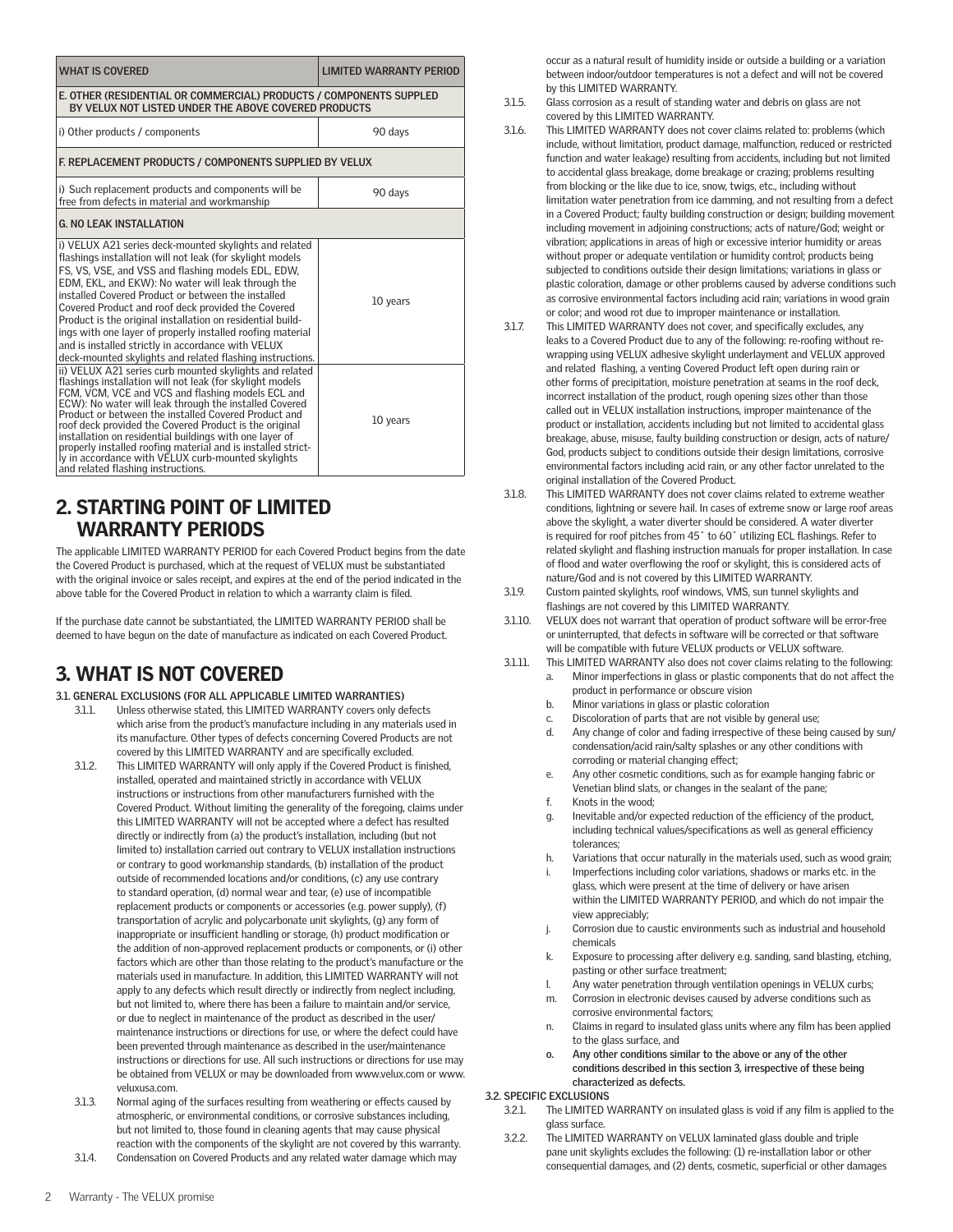that do not inhibit the reasonable operation or serviceability of the skylight in which the VELUX laminated glass is installed. Such LIMITED WARRANTY applies solely to cracks or breaks to the VELUX laminated glass only specifically caused by hail and not by any other cause of damage to the glass or skylight as verified by VELUX.

- 3.2.3. The LIMITED WARRANTY on VELUX Acrylic and Polycarbonate Skylights dome yellowing (for models CD1, CD2, CD3, CD4, CT1, CT2, CT3, CT4, CH1 and CH2) applies only to the specific models listed, and only to such models' skylight domes that have been exposed to ultraviolet rays in normal interior and exterior applications, which shall exclude extreme weather conditions.
- 3.2.4. The LIMITED WARRANTY on VELUX Polycarbonate Skylights (for models CD1, CD2, CD3, CD4, CE1, CE2, CE3, CE4, CT1, CT2, CT3, CT4, CG1, CG2, CH1, CH2, CJ1 and CJ2) applies only to the specific models listed. In no event shall VELUX be liable if the source of the leakage of water is determined to have entered through the interface of the curb to the roof or flashing details of the curb. Curbs must be flashed according to roofing material manufacturers specifications. In no event shall VELUX be liable if the source of the leakage of water is determined to have entered through cracking or crazing of the polycarbonate material resulting from abuse, Acts of nature/God, misuse, faulty building construction or design, improper or insufficient handling, or ice damming not resulting from a defect in the VELUX product.
- 3.2.5. The LIMITED WARRANTY on VELUX Polycarbonate Skylights Glazing material (Hail Breakage Warranty for models CD1, CD2, CD3, CD4, CE1, CE2, CE3, CE4, CT1, CT2, CT3, CT4, CG1, CG2, CH1, CH2, CJ1 and CJ2) applies only to the specific models listed, and excludes the following: (1) Normal aging, discoloration or deterioration of the components resulting from weathering, pollution, dirt or effects caused by atmospheric or environmental conditions, (2) damages caused by hail stones measuring greater than 2" in diameter, (3) damages caused due to exposure to acid, or chemicals, or corrosive substances including, but not limited to, those found in cleaning agents that may cause physical reaction with the components of the skylight, (4) re-installation labor or other consequential damages, (5) dents, cosmetic, superficial or other damages that do not inhibit the reasonable operation or serviceability of the skylight in which the VELUX Polycarbonate Skylight Glazing material is installed, (6) transportation costs required to deliver a replacement product to the original point of purchase or the end-user. This limited hail breakage warranty applies solely to cracks or breaks to the VELUX Polycarbonate Skylight Glazing material only specifically caused by hail and not by any other cause of damage to the glazing material or skylight as verified by VELUX.
- 3.2.6. The LIMITED WARRANTY on VELUX Acrylic and Polycarbonate Skylight integral metal frames (for models CD1, CD2, CD3, CD4, CT1, CT2, CT3, CT4, CH1 and CH2) applies only to the specific models listed. Normal aging of the metal surface resulting from weathering or effects caused by atmospheric, or environmental conditions, or corrosive materials are not covered by this LIMITED WARRANTY.
- 3.2.7. The LIMITED WARRANTY on VELUX supplied steel curbs does not cover the following:
	- a. Normal aging, discoloration or deterioration of the components resulting from weathering, pollution, dirt or effects caused by atmospheric or environmental conditions.
	- b. Damages caused due to exposure to acid or corrosive materials including, but not limited to, those found in cleaning agents that may cause physical reaction with the components of the skylight.
- 3.2.8. FCM, VCM, and VCE are installed with site-built curbs, and need to be built and installed according to the VELUX curb-mounted skylight installation instructions. If these skylight curbs are not built according to our instructions, with an outside curb dimension matching the skylight, secured properly to the roof deck or curb, use of adhesive underlayment and the use of related VELUX flashings, this LIMITED WARRANTY will not cover such products.

#### 4. THIS LIMITED WARRANTY IS VOIDED IN THE EVENT OF UNAUTHORIZED REPAIRS

**DO NOT** attempt to repair or replace the product without first contacting VELUX and obtaining written authorization from VELUX. VELUX shall not be responsible for any damages to persons or properties, including the product itself, caused by any unauthorized attempt to repair or replace the product.

Furthermore, VELUX may, at its option, refuse to provide any or all remedies under this LIMITED WARRANTY if any unauthorized attempt to repair or replace a VELUX product causes further damages or alters the product or the way the product was originally installed.

#### 5. APPLICATION TO REPAIRED OR REPLACEMENT PRODUCTS

THE ORIGINAL LIMITED WARRANTY PERIOD SHALL NOT BE EXTENDED: Where under this LIMITED WARRANTY, VELUX has undertaken a repair or replacement of a Covered Product, the original LIMITED WARRANTY PERIOD applicable to that product shall continue to apply and **shall not be extended**.

### 6. REMEDIES

If you are eligible to benefit from this LIMITED WARRANTY and make a valid claim in accordance with the same, VELUX will, **in its sole and absolute discretion**, undertake one of the following: (1) repair the defective Covered Product, free of charge for material or labor costs, at the original point of purchase, at the VELUX location nearest to the place of installation or the End-User, or at the End-User's location, as determined by VELUX; (2) provide a replacement for the defective Covered Product free of charge to the VELUX location nearest to the place of installation or the End-User, or to the End-User's location, as determined by VELUX; (3) refund to the End-User the original purchase price for the defected Covered Product as paid by the End-User; or (4) undertake such other measures as relevant to the defective Covered Product in question.

Please note that the following exceptions apply:

- Labor costs associated with thereplacement of any VELUX product are not covered under the LIMITED WARRANTY as detailed in Section 1 A through E above..
- Reinstallation cost of one (1) Covered Product shall not exceed \$1,000.00 under the LIMITED WARRANTY Section 1 F (no leak installation) detailed above.

This LIMITED WARRANTY does not include any costs and expenses resulting from the dismantling and/or reinstallation of a VELUX product.

If, at the time of repair or replacement the VELUX product is no longer in production or is no longer made in the same version (form, color, covering, finish etc.), VELUX may repair or replace it with a similar VELUX product in its sole and exclusive discretion.

## 7. COSTS BORNE BY THE END-USER

**7.1. CERTAIN MATERIAL, LABOR, EQUIPMENT AND SHIPPING COSTS** 

All costs and expenses resulting from the replacement of a Covered Product, shall be borne by the End-User and will not be covered under this LIMITED WARRANTY.

This LIMITED WARRANTY also does not the cover the cost of specialty equipment, such as cranes, boom trucks, platforms or lifts, required to install or service a replacement product.

Shipping for a replacement product or component under warranty is free only within the continental U.S.

**7.2. IF LIMITED WARRANTY IS VOIDED OR OTHERWISE NOT APPLICABLE** VELUX shall have the right to assess the End-User for the costs of service visits if the End-User's product or claim is found not to be covered or valid under this LIMITED WARRANTY.

In addition, the End-User shall pay any costs, including labor costs, incurred for the examination of the VELUX product.

#### 8. RIGHT TO REQUEST HANDING OVER OF DEFECTIVE PRODUCT

VELUX shall have the right to request that the defective product be handed over to VELUX and returned, at the cost of the End-User, to a VELUX location, or picked up by VELUX at the location of the End-User, as determined by VELUX.

### 9. END-USER'S OBLIGATION TO MITIGATE DAMAGES

The End-User is responsible for mitigating and minimizing water damage or any other damage that any Covered Product may cause, including all costs and expenses associated with covering with a tarpaulin.

#### 10. EXCLUSION OF DAMAGES / LIMITATION OF LIABILITY

IN NO EVENT SHALL VELUX BE LIABLE FOR INDIRECT, SPECIAL, INCIDENTAL OR CONSEQUENTIAL OR PUNITIVE DAMAGES. IN THE EVENT THAT VELUX CANNOT REPLACE OR REPAIR A VELUX PRODUCT COVERED BY THIS WARRANTY WITHIN A REASONABLE TIME, THE END-USER'S EXCLUSIVE REMEDY IS A FULL REFUND OF THE ORIGINAL PURCHASE PRICE OF THE RELEVANT VELUX PRODUCT PAID BY THE END-USER.

SOME STATES DO NOT ALLOW THE EXCLUSION OR LIMITATION OF INCIDENTAL OR CONSEQUENTIAL DAMAGES, SO THE ABOVE EXCLUSION OR LIMITATION MAY NOT APPLY TO YOU.